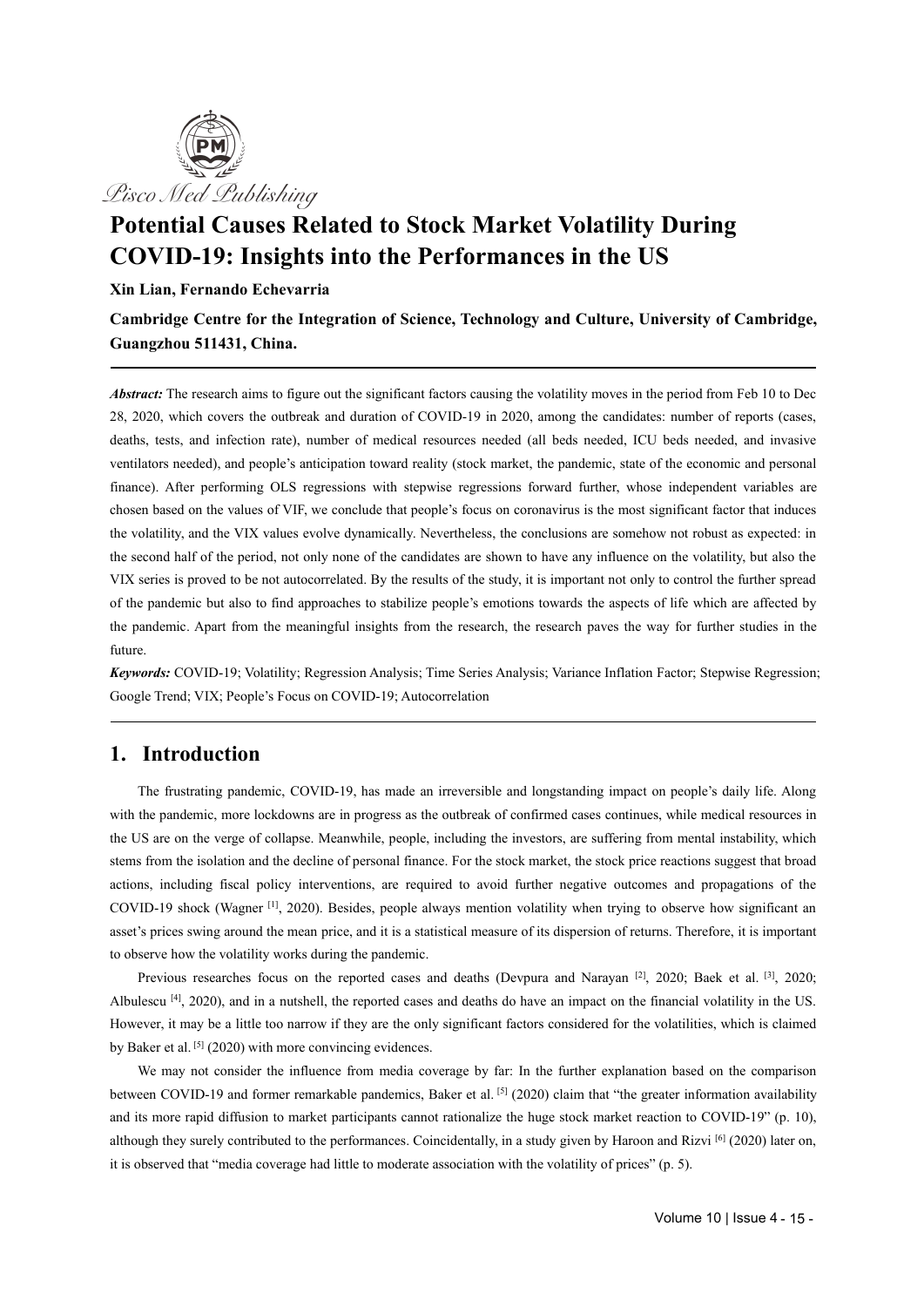As a conclusion of the study by Baker et al.  $[5]$  (2020), the researchers agree that the government restrictions on individual mobility and commercial activity, as wellas voluntary social distancing, are the more promising factors causing the unprecedented market moves. However, Albulescu<sup>[7]</sup> (2020) additionally observes that the effect of EPU (Economic Policy Uncertainty Index, a measure of policy-related economic uncertainty) is insignificant to the volatility, and it is conjectured that "the COVID-19 uncertainty dominates the policy-induced uncertainty" (p.4) in the re intervention may be a factor that partially affects the volatility, while it is probably not a significant one.

Recall the study given by Haroon and Rizvi <sup>[6]</sup> (2020): the authors find that instead of news coverage, as well as the sentiments. Moreover, the study by Stephanos et al.<sup>[8]</sup> (2020), which is inspired by research on the sentiments and asset prices (Da, et al.<sup>[9]</sup> 2015) and based on Google's search data, concludes with "a causal positive direct relationship between Google trend metrics for COVID-19 and stock market implied volatility" (p. 17).

In summary, people's sentiments towards the pandemic, a more general topic involved with the government's intervention are verified to be a more promising factor causing the heightening market moves during COVID-19.

On the one hand, most of the researches involved with the causes of the volatilities during the pandemic are merely based on the data in the first months, and for the pandemic to persist, the conclusions may be to be updated as time evolves. On the other hand, the conclusions for the reasons for the extraordinary stock market reaction to COVID-19 are still painted with a broad brush (Baker et al.  $[5]$ , 2020). Based on these facts, the study aims at investigating the potential causes and the corresponding effects to the volatility of stocks, plus focuses on data for 'most' of the year 2020, when the pandemic outbreaks and persists, instead of the very first months after the outbreak. The potential factors to be researched including:<br>a) the number of reports of COVID-19

b) the number of medical resources needed

c) public anticipation towards the pandemic and the involved sectors, including personal finance, stocks, and lifestyle

### **2. Methodology**

#### **(1) Data**

The potential dependent variables sample covers three sectors, each of which includes several terms to be considered in the regression model:

1) The reports for the pandemic (denoted as **N**): Number of new cases, accumulated cases, new deaths, accumulated deaths, new tests, accumulating tests, infection rate (dividing the new cases number by the new tests number).

2) The medical resources needed (denoted as **M**):

Number of all beds needed, all ICU beds needed, invasive ventilators needed.

3) Google Trends data (denoted as **G**):

Searched terms: DJIA, S&P 500, Nasdaq, NYSE, VIX, GDP, CPI, Recession, Mortgage, Forbearance, Debt, Unemployment Benefits, Food Stamps, Food Bank, Stimulus.

Thematic Terms: Coronavirus, Stock Market, Unemployment, Vaccine.

Note that, for public anticipation towards COVID-19, the Google Trend database is considered, as the trend value reflects the people's interest in the searched item, and the increase Google trend implicitly represents people's negative mood towards the pandemic (Sharma & Sharma <sup>[10]</sup>, 2020).

The data for session N is distributed by databases of  $WHO$  and  $HME<sup>I</sup>$ . The data for session M is distributed by the database of IHME. Finally, the G session data is distributed by the *Google Trends<sup>[2](#page-1-1)</sup>*, which provides the search terms in each sub-topic: state of the economy, personal finances, employment, and relief.

Eventually, the dependent variable of our regression, the VIX data, is obtained in the corresponding site of *yahoo!*

<span id="page-1-0"></span><sup>1</sup> Institute for Health Metrics and Evaluation, located in the University of Washington, Seattle, US

<span id="page-1-1"></span><sup>&</sup>lt;sup>2</sup> The data and the sessions are referenced from the thematic website The US Economy and COVID-19: Economic Factors in Search (https://trends.google.com/trends/story/US\_cu\_mcuHBXIBAABsTM\_en)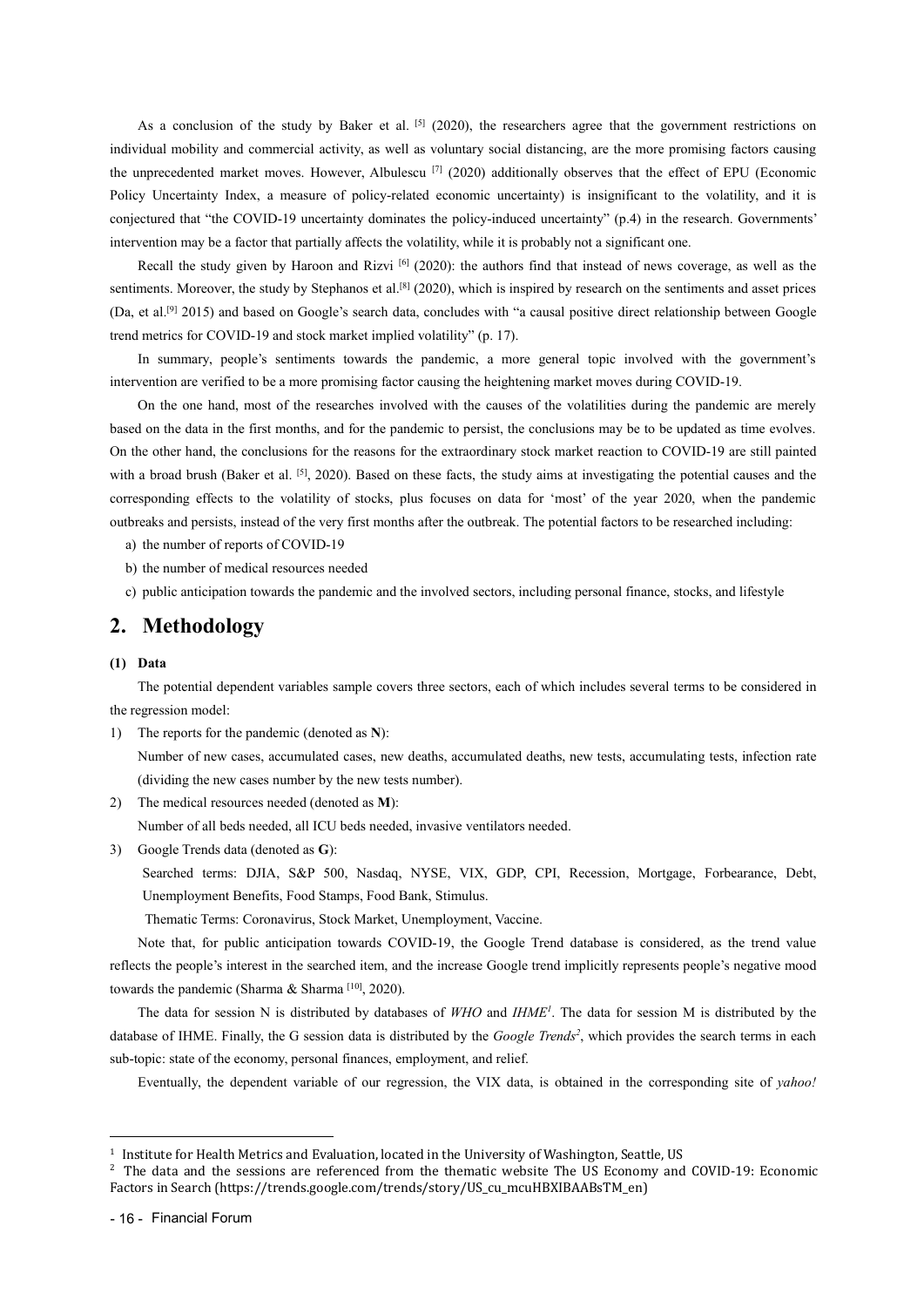*Finance*<sup>[3](#page-2-0)</sup>. The VIX values are taken as their natural logarithms during the regressions.

Note that, the sample data is collected from Feb 10 to Dec 28, 2020, which is recorded weekly.

#### **(2) Assumptions**

| When manipulating the data for Google Trend, there are values '<1' as shown in Table 1, for instance: |
|-------------------------------------------------------------------------------------------------------|
|-------------------------------------------------------------------------------------------------------|

| Date      | Unemployment<br><b>Benefits</b> | <b>Food Stamps</b> | <b>Food Bank</b> | <b>Stimulus</b> |
|-----------|---------------------------------|--------------------|------------------|-----------------|
| 2020/2/10 |                                 | 24                 | 29               |                 |
| 2020/2/17 |                                 | 23                 | 32               |                 |
| 2020/2/24 |                                 | 20                 | 31               |                 |
| 2020/3/2  |                                 |                    |                  |                 |

Table 1: The table shows some of the data of the database. In this example, there are cells containing '<1' under the column named 'Stimulus'.

They are replaced by simply zeros for their unexpected string data type. For the dependent variable, the highest peak values ofVIX are considered weekly as the dependent variables, and then we take the natural logarithms ofthem.

#### **(3) Collinearity and VIF**

Before performing regressions, some of the potential terms may be dismissed because of the high collinearity between them, which causes the poor characteristics of the data. To detect and mitigate the collinearity, one may use the variation inflation factor  $(VIF)$  of term  $i$ :

$$
VIF_i = \frac{1}{1 - R_i^2}
$$

where  $R_i^2$  is the coefficient of determination of the auxiliary regression model?

 $x_i = a_0 + a_1x_1 + a_2x_2 + ... + a_{i-1}x_{i-1} + a_{i+1}x_{i+1} + ... + a_kx_k + \varepsilon$ 

and where  $\varepsilon$  is the random error, k is the number of terms being considered. If  $VIF_i \ge 10$ , then term i indicates high collinearity, and thus we discard the terms with such high VIFs.

#### **(4) Research Process**

Consider a collection of terms to be included in the regression model. Define the collection of all the terms considered in the final regression as LIST, then we update LIST recursively by the procedure shown in Figure 1:



Figure 1: The procedure of obtaining the list of explanatory variables in the regression, **LIST**

After obtaining the  $LIST$ , namely after choosing the terms considered in the regression, we then do the regression (OLS) based on the data of the terms in LIST. There are further steps after the regression:

- 1) To include an autocorrelation term (AR (1) model) to detect if the series is autocorrelated.
- 2) To perform a stepwise regression forward to see if a better model could be obtained. If the stepwise regression model fits better, then we would consider the stepwise one.

<span id="page-2-0"></span><sup>&</sup>lt;sup>3</sup> Site for CBOE Volatility Index: https://finance.yahoo.com/quote/%5EVIX?p=%5EVIX, assessed on 27 February 2021.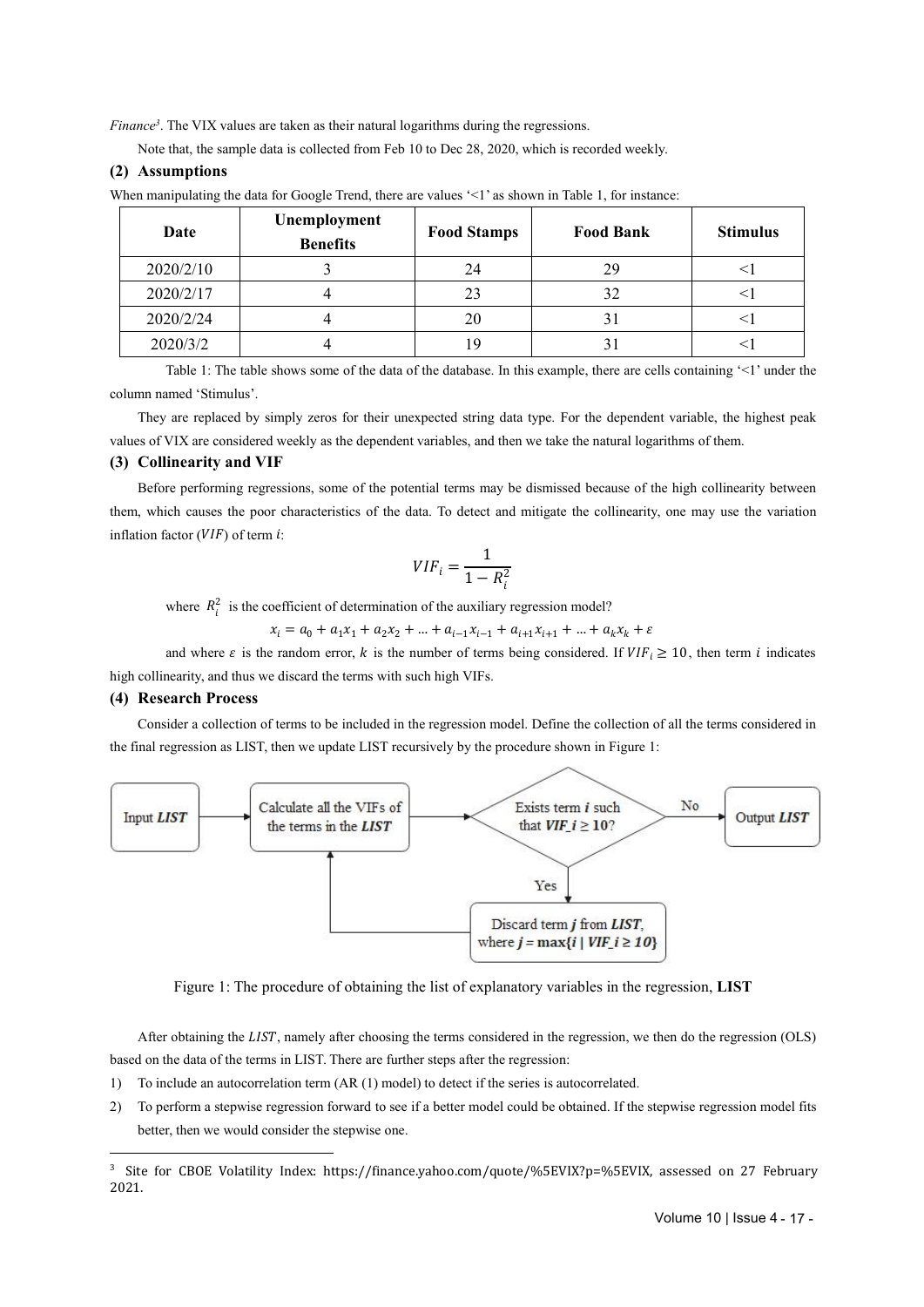#### **(5) Additional Tasks and Robustness**

As mentioned in the literature review, most of the researches, especially the ones with reports of the pandemic involved, are based on the samples collected in the very first months, while this research is based on a whole-year sample. Therefore, one important task is to verify whether the reports are still a significant factor to the volatility during the whole year, or the second-half year.

To detect whether the results are robust, regressions based on the data in the first-half (from Feb 10 to Jul 13, 2020) or the second-half year (from July 20 to Dec 28, 2020) are performed.

Furthermore, if necessary, we could perform the regressions based on the data of some terms solely. For instance, we could perform the regression where the explanatory variables are just the variables in session N.

#### **(6) Summary of the Sessions ofthe Research**

Table 2 shows the notations of the sessions of the research, each of which has the similar process mentioned in the 'Research Process' Part. Note that, not all the sessions are going to be investigated.

| <b>Sector/Time</b>       | <b>From Feb 10 to Dec</b> | From Feb 10 to Jul   | From July 20 to Dec 28,  |
|--------------------------|---------------------------|----------------------|--------------------------|
|                          | 28, 2020 (W)              | $13, 2020$ (F)       | $2020$ (L)               |
| The reports for the      | NW (Supplementary         | NF (Supplementary    | NL (Supplementary Tests) |
| pandemic $(N)$           | Tests)                    | Tests)               |                          |
| The medical              | MW (Supplementary         | MF (Supplementary    | ML (Supplementary        |
| resources needed         | Tests)                    | Tests)               | Tests)                   |
| (M)                      |                           |                      |                          |
| <b>Google Trends (G)</b> | <b>GW</b>                 | GF                   | GL                       |
| All terms $(A)$          | AW (The Main              | AF (Robustness Test) | AL (Robustness Test)     |
|                          | Research)                 |                      |                          |

Table 2: The summary and notations of the sessions in the research

## **3. Results**

In the AW session, after the procedure of discarding terms with high VIFs, the terms in the LIST are New Deaths, Nasdaq, GDP, CPI, Recession, Debt, Food Bank, Stimulus, Coronavirus, Stock Market, Unemployment, and Vaccine. The results of the regressions are shown in Appendix A.

Similarly, in the AF session, namely when we consider all potential factors from Feb 10 to Jul13, 2020, after the procedure of discarding terms with high VIFs, the terms in the LIST are New Cases, New Deaths, Infection Rate, GDP, Recession, Debt, Stock Market, and Vaccine. The results of the regressions are shown in Appendix B.

In the AL session, namely when we consider all potential factors from Jul 20 to Dec 28,2020, after the procedure of discarding terms with high VIFs, the terms in the LIST are Nasdaq, NYSE, VIX, GDP, CPI, Recession, Mortgage Forbearance, Food Stamps, Stimulus, Coronavirus, Stock Market, Unemployment, and Vaccine. The results of the regressions are shown in Appendix C.

There are additional regressions based on the reports of the pandemic from Feb 10 to Dec 28, from Feb 10 to Jul 13, and from Jul 20 to Dec 28, 2020, as shown in Appendices D, E, and F.

Finally, the results in Appendix G are the estimates of the regressions based on the number of medical resources needed only, where the LIST in all three periods contains the term Invasive Ventilators Needed only, after filtering.

### **4. Discussion**

#### **(1) The Main Research: The AW Session**

Now consider the AW session, i.e., the overall potential explanatory variables from Feb 10 to Dec 28, 2020. From the results of Appendix, A, we observe that:

In model 1, the constant term is highly significant and positive, signaling that these terms somewhat underestimate the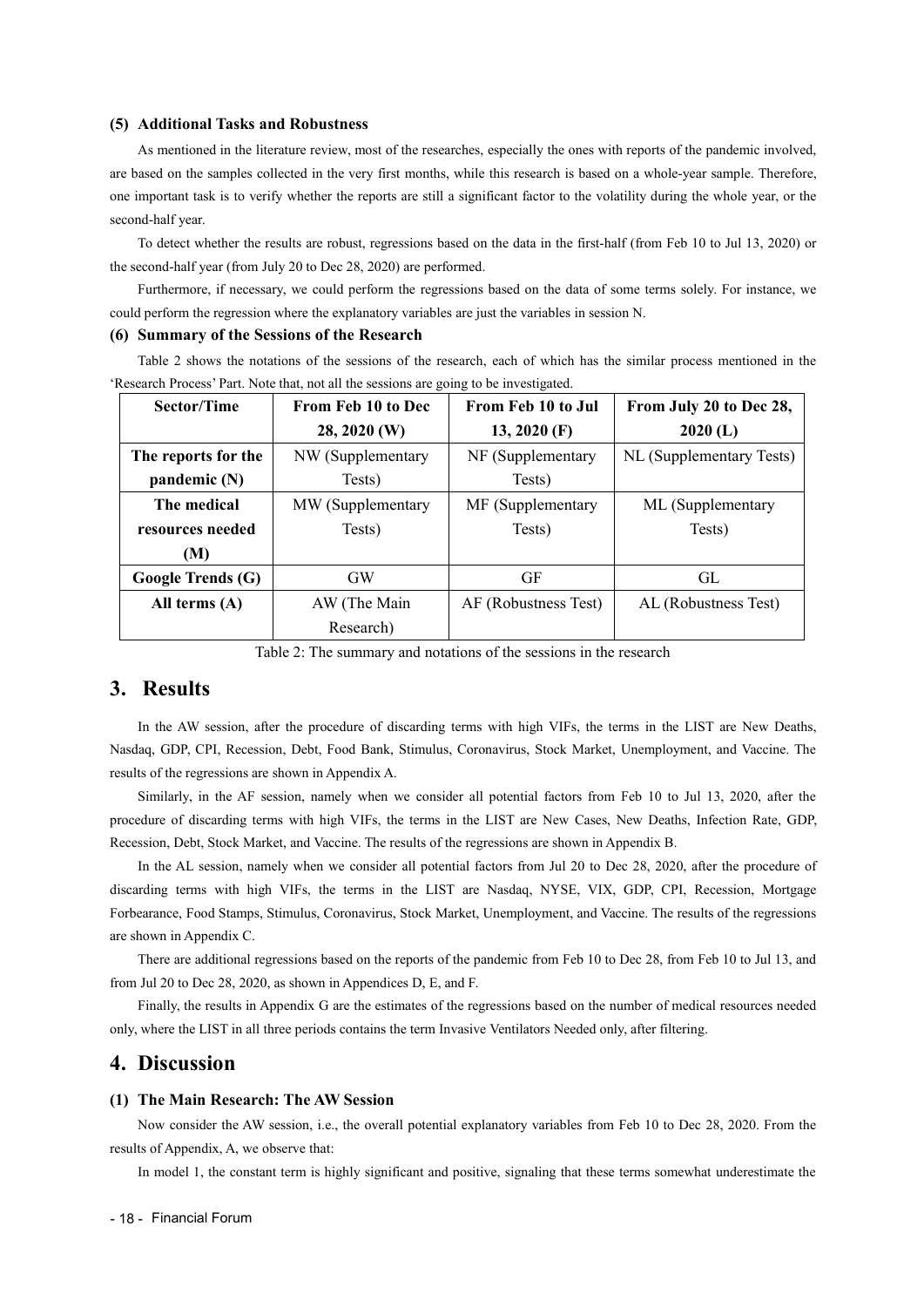VIX values. Since the autocorrelation term in model 2 is highly significant,and compared to the first one, after including the correlation, the estimate and the significance of the constant term is lessened, indicating that the autocorrelation doesinterpret a portion of the VIX values, then here we have to include the autocorrelation term. However, in the second model, only the constant and the autocorrelation term are significant.

After stepwise regression forward based on model 2, the only terms left is constant, Coronavirus and the lagged term, all of which are highly significant, and the model has reflected in model 3 column. The RMSE of model 3 is smaller than the second one, indicating a better fitting. The estimates are more focused and the variances are less inflated, as a result of the stepwise regression.

Therefore, it is concluded that the term Coronavirus affects the VIX significantly, and the evolution of VIX is dynamic.

#### **(2) Robustness: The AF Session**

Recall that the table in Appendix B presents the results of the AF session, namely, the overall potential explanatory variables from Feb 10 to Jul 13, 2020.

In model 1, the only significant terms are constant and stock market term. After including the lagged term, although the constant term becomes insignificant, the only significant term turns to the lagged term, which is merely significant at a 10% level. However, since the R-squared and F-statistic are enlarged, p-value and RMSE are diminished, then model 3 is better than model 1, that is, it is a good choice to include the autocorrelation term.

We may consider a stepwise regression forward based on model 1, shown in model 2. Apart from the constant, the term stock market is retained, which is significant. Based on models 2 and 4, we observe whether the regression model involved with Stock Market and the lagged term is a good fitting, as shown in model 5. Both of them are significant, and the RMSE is the smallest among the five models, indicating the best fitting.

Therefore, we could conclude that in the first period, the term Stock Market affects the VIX, although not significantly. The evolution of VIX values in the first period is proved to be dynamic, although the lagged term is not as significant as the one in the whole period.

#### **(3) Robustness: The AL Session**

Appendix C displays the results of the AL session, namely, the overall potential explanatory variables from July 20 to Dec 28, 2020. The only conclusion one could obtain is that from Jul 2020 to Dec 28, 2020, the evolution of the VIX values is probably not dynamic, and any of the terms we investigate isinsufficient to have a significant effect on the VIX values.

#### **(4) Why Doing Supplementary Tasks**

By the results of AW, AL, and AF sessions, we may notice that most of the potential terms are derived from Google Trend: In the AW session, only one of them is not a Google Trend term, and in the AL session, all the potential terms are Google Trend terms, which is a consequence of the filtering by VIFs. Therefore, the conclusions are always involved with the significance of the Google Trend terms, instead of the number of reports, or the number of medical resources needed.

More scholars have noticed how Google Trend data being highly reflective of reality. Sharma and Sharma [10] (2020) found that there isa positive correlation between the number of cases of COVID-19 and the Google Trend values in some major countries from Mar 1 to Apr 10, 2020. Analogously, Xu and Berkely <sup>[11]</sup> (2014) concluded that "the weekly stock price changes within different intervals of news values behave in the same way as what we expect" (p. 18).

On the one hand, there are multiple pieces of research claiming the significant effects of the number of reports on the volatility, as shown in the literature review, most of which are based on the data in the very first months. Therefore, it is necessary to verify whether this conclusion is valid for a much longer period.

|                                              | <b>VIF Value</b> |       |        |
|----------------------------------------------|------------------|-------|--------|
| Period                                       | W                | F     |        |
| <b>Number of All Beds Needed</b>             | 181.2            | 108.4 | 1878.6 |
| <b>Number of ICU Beds Needed</b>             | 218.3            | 216.2 | 1097.6 |
| <b>Number of Invasive Ventilators Needed</b> | 12.8             | 50.1  | 178 1  |

Table 3: The VIF values of the terms of number of medical resources when they are considered together. All of them exceed the value 10, therefore they are jointly highly collinear.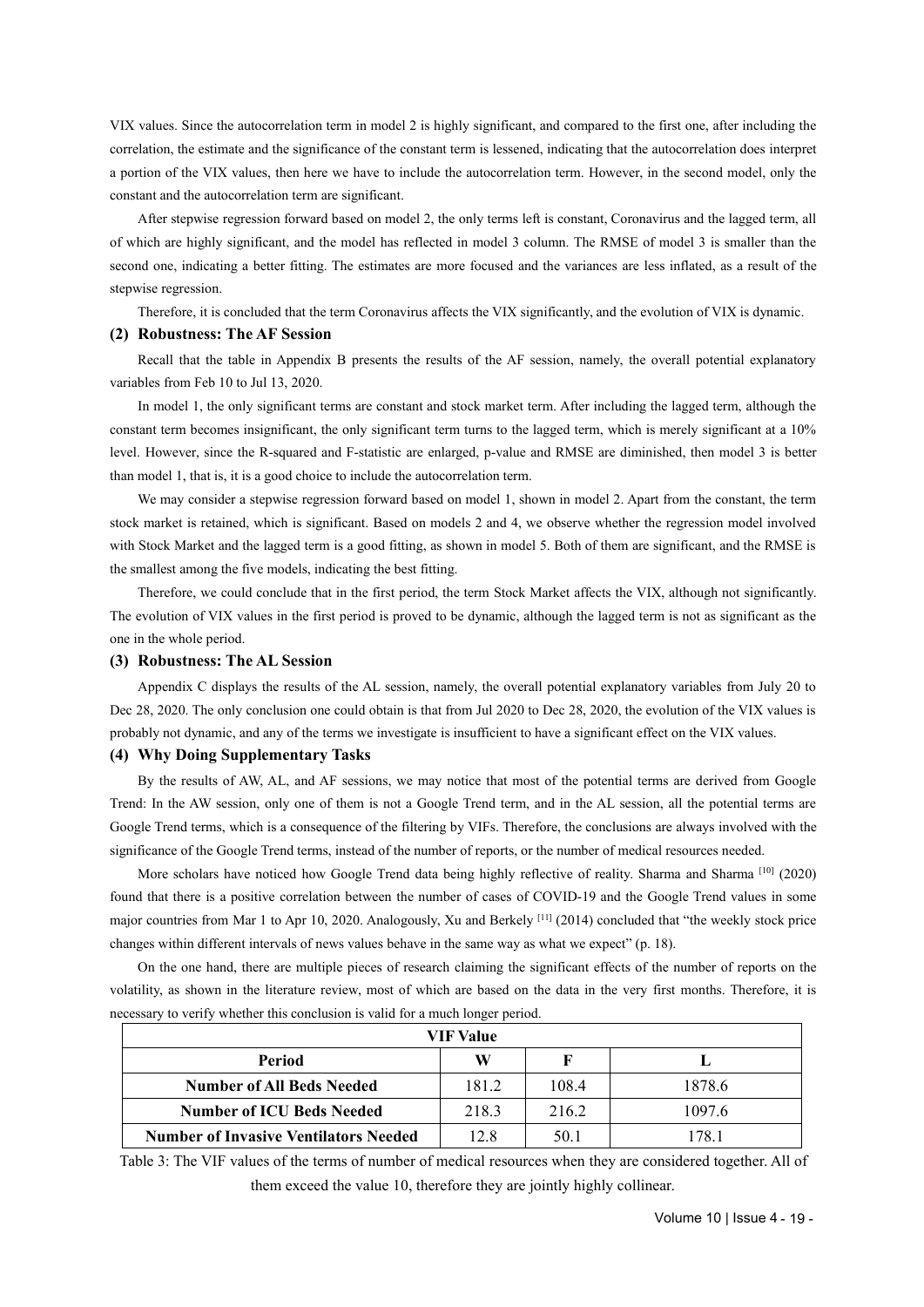On the other hand, the number of medical resources is always discarded in the filtering process. The first reason for this is the high collinearity of the terms in this sector, as shown in Table 3. The second reason is that these terms are always collinear with other terms, as shown in Table 4.

| <b>VIF Value</b>                             |      |      |     |      |      |  |  |  |
|----------------------------------------------|------|------|-----|------|------|--|--|--|
| Period                                       | W    | F    |     |      | ъ.   |  |  |  |
| <b>New Deaths</b>                            | 10.9 | 12.3 |     |      |      |  |  |  |
| <b>Number of Invasive Ventilators Needed</b> | 10.9 | 12.3 | 8.4 | 14.3 | 10.8 |  |  |  |
| <b>CPI</b>                                   |      |      |     | 3.1  |      |  |  |  |
| <b>Food Stamps</b>                           |      |      |     |      | 1.7  |  |  |  |
| <b>Coronavirus (Thematic)</b>                |      |      | 2.5 | 2.5  | 3.1  |  |  |  |
| <b>Stock Market (Thematic)</b>               |      |      | 1.2 | 1.7  | 1.3  |  |  |  |
| <b>Unemployment (Thematic)</b>               |      |      | 1.3 | 1.9  | 1.3  |  |  |  |
| <b>Vaccine (Thematic)</b>                    |      |      | 6.2 | 7.7  | 6.4  |  |  |  |

Table 4: The VIF values of some terms when they are considered together. The backslashes mean the terms are not considered in the corresponding situation.

#### **(5) Supplementary: Number of Reports**

In this supplementary task, we perform the regressions whose independent variables are merely the lagged term and any one of the terms in sector N, as shown in Appendices D, E and F, which correspond to the whole, former and later period respectively.

In the whole period, we observe that the number of new testing has a significant impact on the evolution of VIX, which is a dynamic process. The number of new cases, new deaths, and infection rate have an impact on VIX as well, although not as significant as the number of tests.

However, in the former period, only the number of new cases is considered as a slight significant factor of the VIX, which is a dynamic process. In the later period, the results are inconclusive, which is consistent with the conclusion in the AL session.

#### **(6) Supplementary: Number of Medical Resources Needed**

In this supplementary task, we perform the regressions whose independent variables are merely the lagged term and the Number of Invasive Ventilators Needed term, since it always has the least VIF among the three variables in this sector (see Table 3), and the estimates are presented in Appendix G. In summary, the number of medical resources has impacts on the VIX values. Note that in the later period, the Number of Medical Resources has a significant impact on VIX, which seems inconsistent with the conclusion in the AL session. Nevertheless, the R-squared value for the model is small (0.239), indicating the fitting is not good as expected.

### **5. Conclusion**

Recall that, the study is based on the data from Feb 10 to Dec 28, 2020, and we split the period into two further periods for further researches - one is from Feb 10 to Jul 13, 2020, the other is from Jul 20 to Dec 28.

In conclusion, during the whole period, people's focus on coronavirus is the most significant factor that induces the volatility, and the VIX values evolve dynamically. Additionally, we deduce that the number of new tests is a significant factor for the VIX when being regressed solely. The number of new cases, new deaths, accumulated deaths, infection rate, and invasive ventilators are proved to have an impact on VIX as wellwhen being regressed solely, while their impact is not significant as the number of tests.

Further, in the former period, people's focus on the stock market, the number of invasive ventilators needed, and the number of new cases is proved to affect the volatility, though not significantly. However, in the later period, none of the potential factors are shown to be a factor to the volatility, and the VIX moves are not autocorrelated.

Moreover, the data for the number of medical resources need – the number of all beds needed, ICU beds needed, and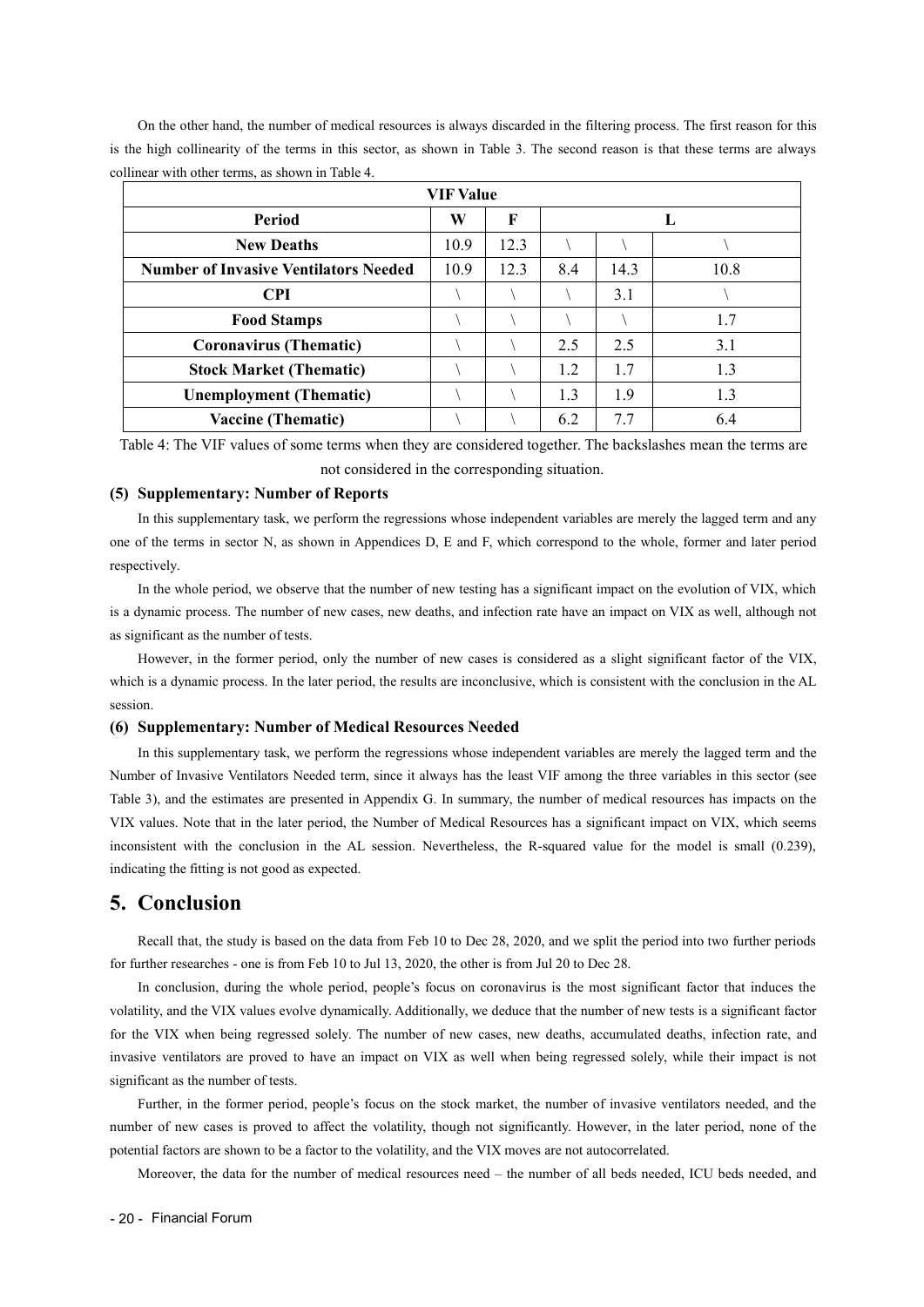invasive ventilators needed are jointly highly collinear, therefore the conclusions above are accurate for the number of (ICU) beds instead of invasive ventilators needed. Further, these data are highly collinear with the number of new deaths in the whole and the former period.

### **6. Pros, Cons, and Recommendations**

During the research, it is observed that the data from Google Trends is, to a certain extent, highly reflective of reality – not only people's opinions and concerns but also what search term itself corresponds to, which needs more researches to be verified.

The constants of the models are still highly significant, implying the models are still underestimating, which means more scholars are needed for their dedication on this topic, especially for the cases in the later period. It is undeniable that the situation becomes more complicated in the later period – for instance, the society has become much more divisive in the US, and more social issues, and these factors are to be investigated. And certainly, the conclusions derived from the research may not be robust - the pandemic continues, and more issues may occur and have an impact on the volatility.

Despite the limitations, the research is helpful for the causes of the volatility during the COVID-19. It paves the way for further studies focusing on other potential factors, especially for the researches based on the period after the very first months of the pandemic. With this study, it is important not only to control the further spread of the pandemic but also to find approaches to stabilize people's emotions towards the aspects oflife which are affected by the pandemic.

### **References**

[1] Wagner, A. F. (2020). What the stock market tells us about the post-COVID-19 world. *Nature Human Behaviour*,4(5), 440-440. doi:10.1038/s41562-020-0869-y.

[2] Devpura, N., & Narayan, P. (2020). Hourly Oil Price Volatility: The Role of COVID-19. *Energy RESEARCH LETTERS*. doi: 10.46557/001c.13683.

[3] Baek, S., Mohanty, S. K., & Glambosky, M. (2020). COVID-19 and stock market volatility: An industry level analysis. *Finance Research Letters*, 101748.

[4] Albulescu, C. (2020). Coronavirus and Financial Volatility: 40 Days of Fasting and Fear. *SSRN Electronic Journal*. doi: 10.2139/ssrn.3550630.

[5] Baker, S., Bloom, N., Davis, S., Kost, K., Sammon, M., & Viratyosin, T. (2020). The Unprecedented Stock Market Reaction to COVID-19. *The Review of Asset Pricing Studies*. doi: 10.1093/rapstu/raaa008.

[6] Haroon, O., & Rizvi, S. A. R. (2020). COVID-19: Media coverage and financial markets behavior—A sectoral inquiry. *Journal of Behavioral and Experimental Finance*, 100343.

[7] Albulescu, C. (2020). COVID-19 and the United States financial markets' volatility. *Finance Research Letters*, 101699. doi: 10.1016/j.frl.2020.101699.

[8] Stephanos, P., Athanasios P., F., Dimitris, K., & Dimitris, D. (2020). Direct and Indirect Effects of COVID-19 Pandemic on Implied Stock Market Volatility: Evidence from Panel Data Analysis. *Munich Personal Repec Archive*, (100020).

[9] Da, Z., Engelberg, J., & Gao, P. (2015). The sum of all FEARS investor sentiment and asset prices. *The Review of Financial Studies*, 28(1), 1-32.

[10] Sharma, M., & Sharma, S. (2020). The Rising Number of COVID-19 Cases Reflecting Growing Search Trend and Concern of People: A Google Trend Analysis of Eight Major Countries. *Journal of Medical Systems*, 44(7). doi: 10.1007/s10916-020-01588-5.

[11] Xu, S. Y., & Berkely, C. U. (2014). Stock price forecasting using information from Yahoo finance and Google trend. *UC Berkeley*.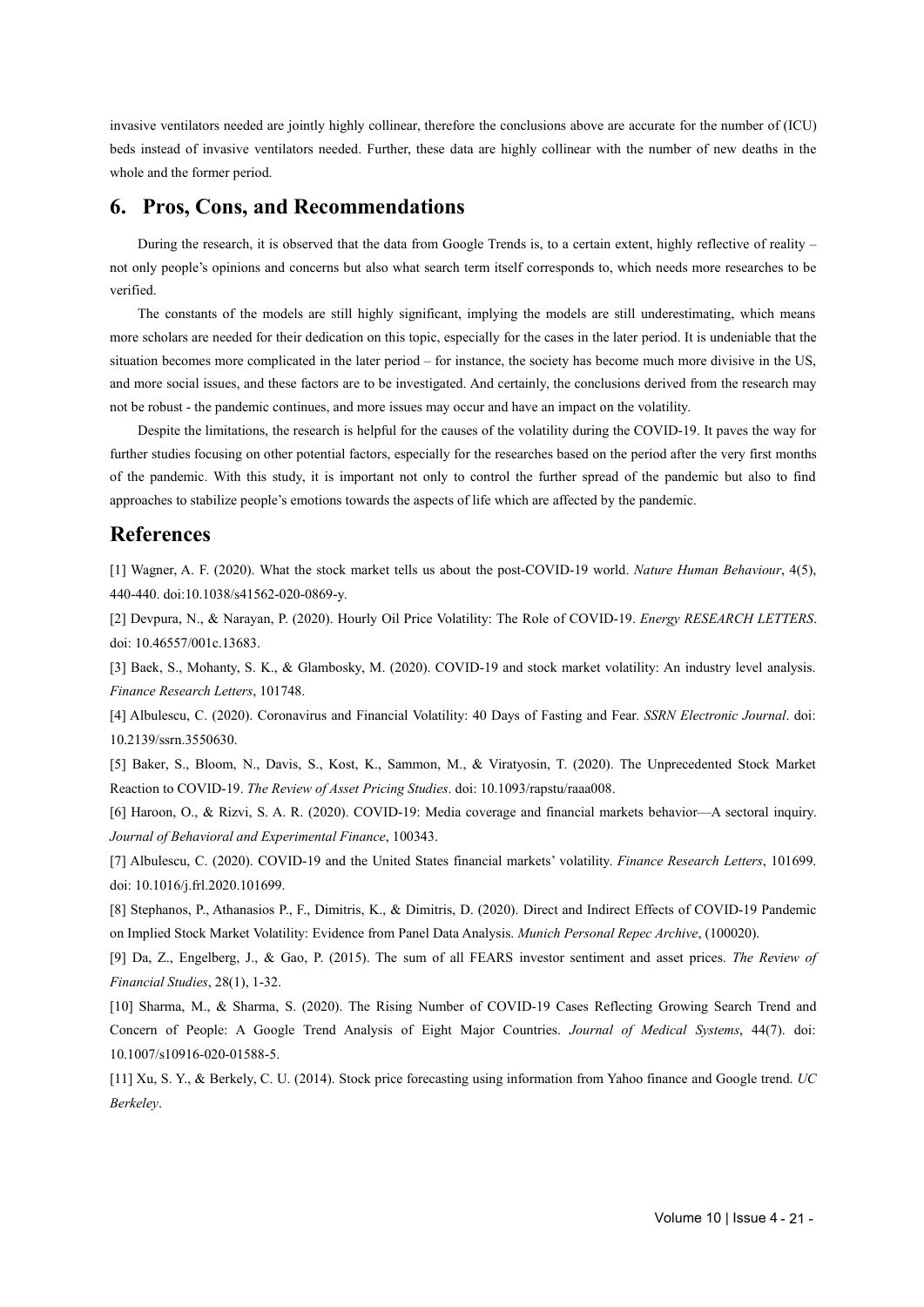# **Appendices**

## **A. The regression results for the AW session**

| <b>Estimates</b>                |                                           |                                       |                           |  |  |  |  |
|---------------------------------|-------------------------------------------|---------------------------------------|---------------------------|--|--|--|--|
|                                 | Model 1                                   | <b>Model 2</b>                        | Model 3                   |  |  |  |  |
| Constant                        | 2.913***                                  | 1.199*                                | $0.573**$                 |  |  |  |  |
|                                 | (0.44988)                                 | (0.753)                               | (0.284)                   |  |  |  |  |
| <b>New Deaths</b>               | $-9.85 \times 10^{-6}$                    | $-3.82 \times 10^{-6}$                |                           |  |  |  |  |
|                                 | $(1.92 \times 10^{-5})$                   | $(1.77 \times 10^{-5})$               |                           |  |  |  |  |
|                                 |                                           |                                       |                           |  |  |  |  |
| <b>Nasdaq</b>                   | $-3.04 \times 10^{-4}$                    | $-1.51 \times 10^{-3}$                |                           |  |  |  |  |
|                                 | $(4.22 \times 10^{-3})$                   | $(3.90 \times 10^{-3})$               |                           |  |  |  |  |
| <b>GDP</b>                      | $3.17 \times 10^{-3}$                     | $5.15 \times 10^{-4}$                 |                           |  |  |  |  |
|                                 | $(3.00 \times 10^{-3})$                   | $(2.92 \times 10^{-3})$               |                           |  |  |  |  |
| <b>CPI</b>                      | $4.23 \times 10^{-3}$                     | $2.45 \times 10^{-3}$                 |                           |  |  |  |  |
|                                 | $(4.11 \times 10^{-3})$                   | $(3.83 \times 10^{-3})$               |                           |  |  |  |  |
| Recession                       | $-1.69 \times 10^{-3}$                    | $3.50 \times 10^{-4}$                 |                           |  |  |  |  |
|                                 | $(5.33 \times 10^{-3})$                   | $(4.95 \times 10^{-3})$               |                           |  |  |  |  |
| Debt                            | $-4.88 \times 10^{-3}$                    | $-3.32 \times 10^{-4}$                |                           |  |  |  |  |
|                                 | $(5.88 \times 10^{-3})$                   | $(5.65 \times 10^{-3})$               |                           |  |  |  |  |
| <b>Food Bank</b>                | $9.60 \times 10^{-4}$                     | $1.01 \times 10^{-3}$                 |                           |  |  |  |  |
|                                 | $(4.22 \times 10^{-3})$                   | $(3.87 \times 10^{-3})$               |                           |  |  |  |  |
| <b>Stimulus</b>                 | $5.23 \times 10^{-4}$                     | $-5.04 \times 10^{-4}$                |                           |  |  |  |  |
|                                 | $(3.66 \times 10^{-3})$                   | $(3.38 \times 10^{-3})$               |                           |  |  |  |  |
| <b>Coronavirus (Thematic)</b>   | $-3.05 \times 10^{-3}$                    | $-3.84 \times 10^{-3}$                | $-3.95 \times 10^{-3***}$ |  |  |  |  |
|                                 | $(3.83 \times 10^{-3})$                   | $(3.53 \times 10^{-3})$               | $(1.34 \times 10^{-3})$   |  |  |  |  |
| <b>Stock Market (Thematic)</b>  | $0.018***$                                | $6.62 \times 10^{-3}$                 |                           |  |  |  |  |
|                                 | $(4.68 \times 10^{-3})$                   | $(6.01 \times 10^{-3})$               |                           |  |  |  |  |
| <b>Unemployment (Thematic)</b>  | $6.63 \times 10^{-3}$                     | $2.29\times10^{-3}$                   |                           |  |  |  |  |
|                                 | $(3.75 \times 10^{-3})$                   | $(3.79 \times 10^{-3})$               |                           |  |  |  |  |
| <b>Vaccine (Thematic)</b>       | $4.24 \times 10^{-3}$                     | $3.47 \times 10^{-3}$                 |                           |  |  |  |  |
|                                 | $(8.19 \times 10^{-3})$                   | $(7.52 \times 10^{-3})$               |                           |  |  |  |  |
| AR(1)                           |                                           | $0.605***$                            | $0.893***$                |  |  |  |  |
|                                 |                                           | (0.223)                               | (0.085)                   |  |  |  |  |
| <b>R-squared</b>                | 0.698                                     | 0.754                                 | 0.716                     |  |  |  |  |
| <b>F-statistic vs. Constant</b> | 6.56                                      | 7.76                                  | 55.4                      |  |  |  |  |
| p-value                         | $7.01 \times 10^{-6}$ ***                 | $\frac{9.81 \times 10^{-7}}{10^{10}}$ | $9.56 \times 10^{-13***}$ |  |  |  |  |
| <b>RMSE</b>                     | 0.227                                     | 0.209                                 | 0.194                     |  |  |  |  |
|                                 | *, **, ***: significant at 10%, 5% and 1% |                                       |                           |  |  |  |  |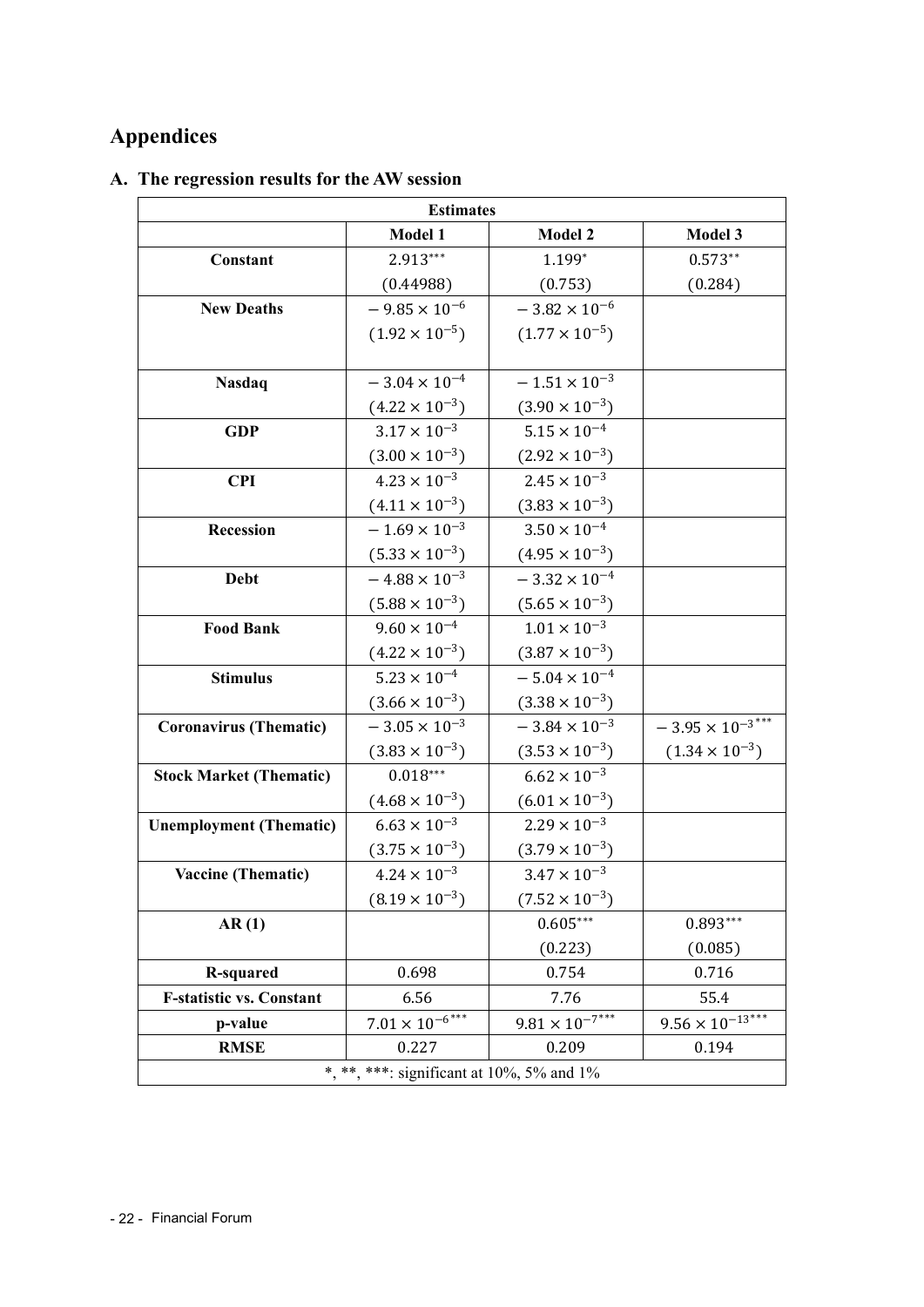|                       | <b>Estimates</b>        |                                           |                         |                          |                                       |  |  |  |  |  |
|-----------------------|-------------------------|-------------------------------------------|-------------------------|--------------------------|---------------------------------------|--|--|--|--|--|
|                       | <b>Model 1</b>          | <b>Model 2</b>                            | Model 3                 | Model 4                  | Model 5                               |  |  |  |  |  |
| Constant              | $3.411***$              | 3.269***                                  | 1.343                   | $0.972**$                | $1.806***$                            |  |  |  |  |  |
|                       | (0.782)                 | (0.0964)                                  | (1.386)                 | (0.455)                  | (0.586)                               |  |  |  |  |  |
| <b>New Cases</b>      | $-7.68\times10^{-7}$    |                                           | $-3.22 \times 10^{-7}$  |                          |                                       |  |  |  |  |  |
|                       | $(1.64 \times 10^{-6})$ |                                           | $(1.45 \times 10^{-6})$ |                          |                                       |  |  |  |  |  |
|                       |                         |                                           |                         |                          |                                       |  |  |  |  |  |
| <b>New Deaths</b>     | $-1.13\times10^{-6}$    |                                           | $2.72 \times 10^{-6}$   |                          |                                       |  |  |  |  |  |
|                       | $(1.99 \times 10^{-5})$ |                                           | $(1.77 \times 10^{-5})$ |                          |                                       |  |  |  |  |  |
| <b>Infection Rate</b> | 2.455                   |                                           | $4.23 \times 10^{-8}$   |                          |                                       |  |  |  |  |  |
|                       | (2.213)                 |                                           | $(1.45 \times 10^{-7})$ |                          |                                       |  |  |  |  |  |
| <b>GDP</b>            | $-1.33 \times 10^{-3}$  |                                           | $8.18 \times 10^{-3}$   |                          |                                       |  |  |  |  |  |
|                       | (0.0168)                |                                           | (0.0165)                |                          |                                       |  |  |  |  |  |
| Recession             | $-6.80 \times 10^{-3}$  |                                           | $-1.59 \times 10^{-3}$  |                          |                                       |  |  |  |  |  |
|                       | $(7.63 \times 10^{-3})$ |                                           | $(6.20 \times 10^{-3})$ |                          |                                       |  |  |  |  |  |
| <b>Debt</b>           | $-3.64 \times 10^{-3}$  |                                           | $-2.96 \times 10^{-3}$  |                          |                                       |  |  |  |  |  |
|                       | (0.0138)                |                                           | (0.0135)                |                          |                                       |  |  |  |  |  |
| <b>Stock Market</b>   | $0.0168**$              | $0.0143**$                                | $9.00 \times 10^{-3}$   |                          | $7.36 \times 10^{-3^*}$               |  |  |  |  |  |
| (Thematic)            | $(6.51 \times 10^{-3})$ | $(2.53 \times 10^{-3})$                   | $(7.88 \times 10^{-3})$ |                          | $(3.57 \times 10^{-3})$               |  |  |  |  |  |
| Vaccine               | 0.0262                  |                                           | $-0.0357$               |                          |                                       |  |  |  |  |  |
| (Thematic)            | (0.0728)                |                                           | (0.0689)                |                          |                                       |  |  |  |  |  |
| AR(1)                 |                         |                                           | $0.601*$                | $0.744***$               | $0.455***$                            |  |  |  |  |  |
|                       |                         |                                           | (0.310)                 | (0.122)                  | (0.180)                               |  |  |  |  |  |
| <b>R-squared</b>      | 0.672                   | 0.606                                     | 0.727                   | 0.638                    | 0.701                                 |  |  |  |  |  |
| F-statistic vs.       | 3.59                    | 32.3                                      | 3.84                    | 37                       | 23.5                                  |  |  |  |  |  |
| Constant              |                         |                                           |                         |                          |                                       |  |  |  |  |  |
| p-value               | $0.0179**$              | $1.22 \times 10^{-5***}$                  | $0.0143**$              | $4.94 \times 10^{-6***}$ | $\frac{5.69 \times 10^{-6}}{10^{10}}$ |  |  |  |  |  |
| <b>RMSE</b>           | 0.292                   | 0.277                                     | 0.277                   | 0.251                    | 0.233                                 |  |  |  |  |  |
|                       |                         | *, **, ***: significant at 10%, 5% and 1% |                         |                          |                                       |  |  |  |  |  |

## **B. The regression results for the AF session**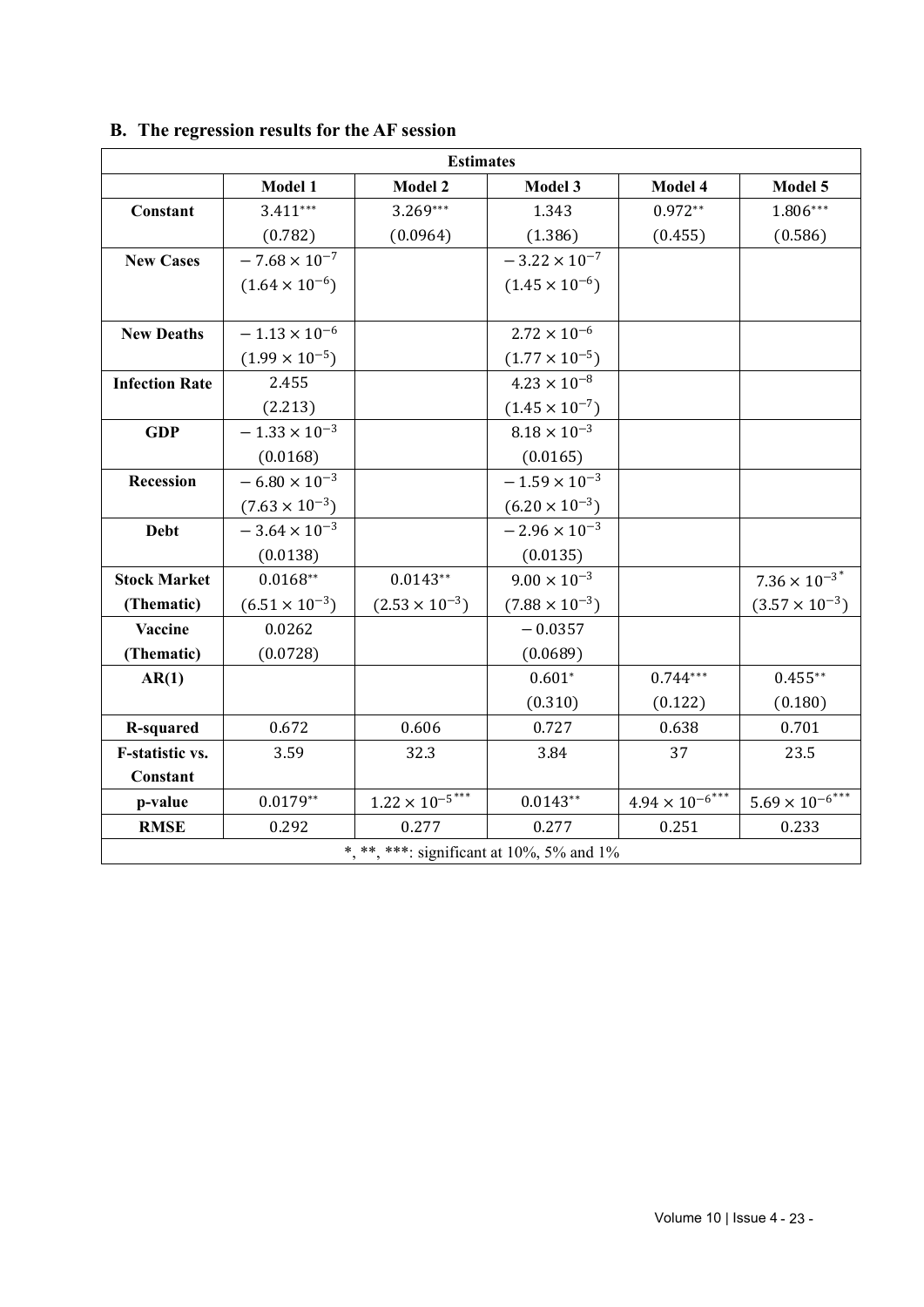| <b>Estimates</b>                          |                         |                         |                                     |  |  |  |  |  |
|-------------------------------------------|-------------------------|-------------------------|-------------------------------------|--|--|--|--|--|
|                                           | Model 1                 | Model 2                 | Model 3                             |  |  |  |  |  |
| Constant                                  | 3.785***                | 0.54907                 | 3.699***                            |  |  |  |  |  |
|                                           | (0.686)                 | (3.00)                  | (0.113)                             |  |  |  |  |  |
| Nasdaq                                    | $-0.0156*$              | $-0.0132$               |                                     |  |  |  |  |  |
|                                           | $(8.19 \times 10^{-3})$ | $(8.37 \times 10^{-3})$ |                                     |  |  |  |  |  |
|                                           |                         |                         |                                     |  |  |  |  |  |
| <b>NYSE</b>                               | $-5.02 \times 10^{-3}$  | 0.0117                  |                                     |  |  |  |  |  |
|                                           | (0.117)                 | (0.0190)                |                                     |  |  |  |  |  |
| <b>VIX</b>                                | $0.0185*$               | $2.28\times10^{-3}$     |                                     |  |  |  |  |  |
|                                           | $(9.35 \times 10^{-3})$ | (0.0173)                |                                     |  |  |  |  |  |
| <b>GDP</b>                                | $2.32 \times 10^{-4}$   | $-1.19 \times 10^{-3}$  |                                     |  |  |  |  |  |
|                                           | $(2.52 \times 10^{-3})$ | $(2.81 \times 10^{-3})$ |                                     |  |  |  |  |  |
| <b>CPI</b>                                | $9.16 \times 10^{-4}$   | $-1.66 \times 10^{-3}$  |                                     |  |  |  |  |  |
|                                           | $(3.16 \times 10^{-3})$ | $(3.89 \times 10^{-3})$ |                                     |  |  |  |  |  |
| Recession                                 | $-4.01 \times 10^{-3}$  | 0.0289                  |                                     |  |  |  |  |  |
|                                           | (0.0530)                | (0.0602)                |                                     |  |  |  |  |  |
| <b>Mortgage Forbearance</b>               | 0.0279                  | 0.0375                  |                                     |  |  |  |  |  |
|                                           | (0.0208)                | (0.0224)                |                                     |  |  |  |  |  |
| <b>Food Stamps</b>                        | 0.0171                  | 0.0277                  |                                     |  |  |  |  |  |
|                                           | (0.0158)                | (0.0183)                |                                     |  |  |  |  |  |
| <b>Stimulus</b>                           | $-4.72 \times 10^{-3}$  | $-8.09 \times 10^{-3}$  |                                     |  |  |  |  |  |
|                                           | $(4.23 \times 10^{-3})$ | $(5.17 \times 10^{-3})$ |                                     |  |  |  |  |  |
| <b>Coronavirus (Thematic)</b>             | $-5.86 \times 10^{-3}$  | $-9.24$                 | $-6.66 \times 10^{-3}$ <sup>*</sup> |  |  |  |  |  |
|                                           | $(4.96 \times 10^{-3})$ | $\times 10^{-3*}$       | $(2.13 \times 10^{-3})$             |  |  |  |  |  |
|                                           |                         | $(5.78 \times 10^{-3})$ |                                     |  |  |  |  |  |
| <b>Stock Market (Thematic)</b>            | $-0.0139$               | $-0.0248$               |                                     |  |  |  |  |  |
|                                           | (0.0214)                | (0.0234)                |                                     |  |  |  |  |  |
| Unemployment                              | $-3.23 \times 10^{-3}$  | $-2.85 \times 10^{-3}$  |                                     |  |  |  |  |  |
| (Thematic)                                | $(6.47 \times 10^{-3})$ | $(6.41 \times 10^{-3})$ |                                     |  |  |  |  |  |
| <b>Vaccine (Thematic)</b>                 | $5.00 \times 10^{-3}$   | $8.70 \times 10^{-3}$   |                                     |  |  |  |  |  |
|                                           | $(5.84 \times 10^{-3})$ | $(6.67 \times 10^{-3})$ |                                     |  |  |  |  |  |
| AR(1)                                     |                         | 0.832                   |                                     |  |  |  |  |  |
|                                           |                         | (0.752)                 |                                     |  |  |  |  |  |
| <b>R-squared</b>                          | 0.731                   | 0.764                   | 0.308                               |  |  |  |  |  |
| <b>F-statistic vs. Constant</b>           | 2.09                    | 2.08                    | 9.79                                |  |  |  |  |  |
| p-value                                   | 0.123                   | 0.136                   | $4.89\times10^{-3***}$              |  |  |  |  |  |
| <b>RMSE</b>                               | 0.129                   | 0.128                   | $0.14\,$                            |  |  |  |  |  |
| *, **, ***: significant at 10%, 5% and 1% |                         |                         |                                     |  |  |  |  |  |

## **C. The regression results for the AL session**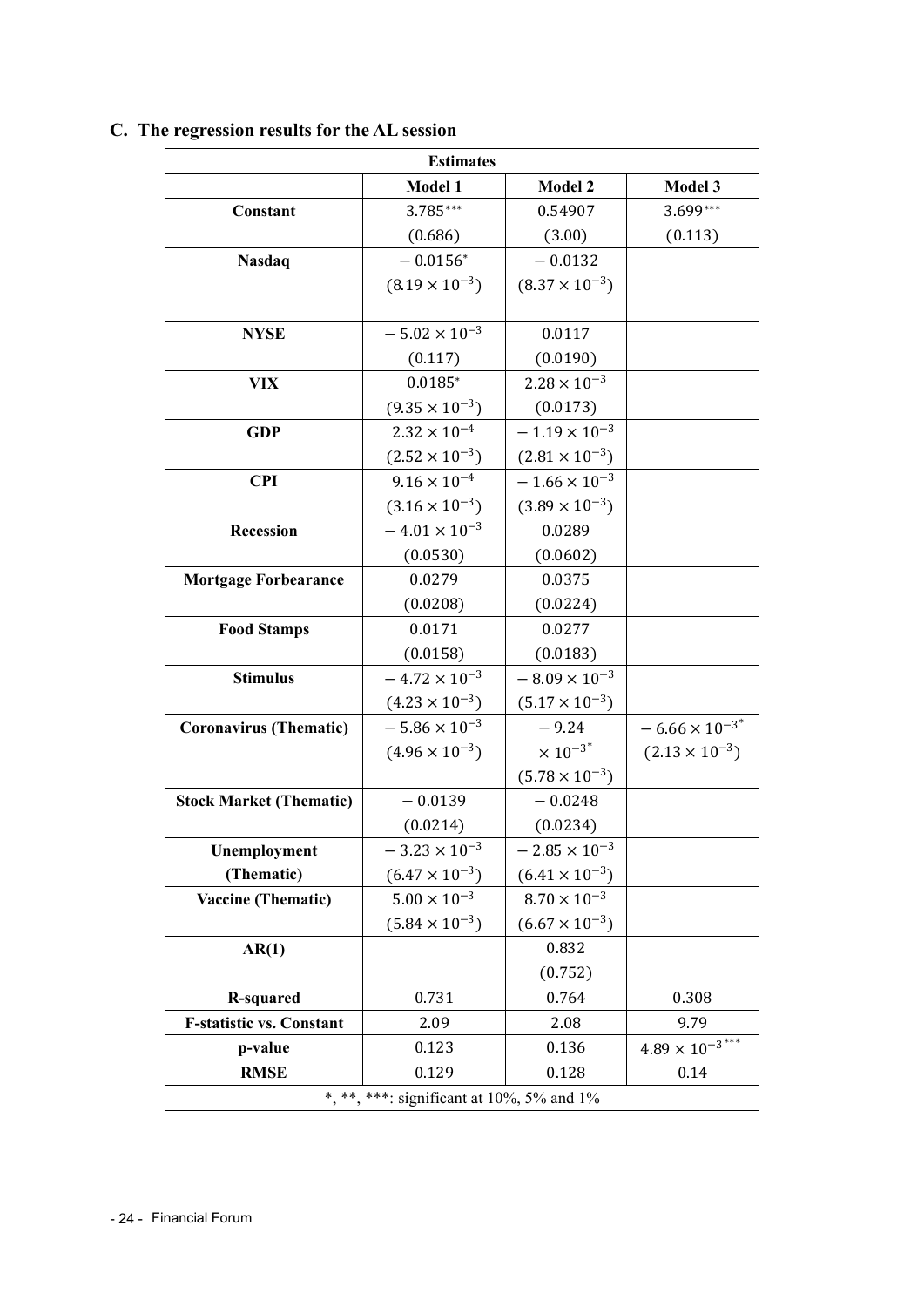|                       |                            |                           | <b>Estimates</b>                          |                             |                           |                              |                           |
|-----------------------|----------------------------|---------------------------|-------------------------------------------|-----------------------------|---------------------------|------------------------------|---------------------------|
|                       | Model 1                    | <b>Model 2</b>            | Model 3                                   | Model 4                     | Model 5                   | Model 6                      | Model 7                   |
| Constant              | $1.012***$                 | $1.056***$                | $0.871^{\ast\ast\ast}$                    | $1.215***$                  | $1.221***$                | $1.064***$                   | $0.704***$                |
|                       | (0.328)                    | (0.338)                   | (0.307)                                   | (0.346)                     | (0.342)                   | (0.340)                      | (0.296)                   |
| <b>New Cases</b>      | $-1.55$                    |                           |                                           |                             |                           |                              |                           |
|                       | $\times\,10^{-7}{}^{**}$   |                           |                                           |                             |                           |                              |                           |
|                       | $(7.76 \times 10^{-8})$    |                           |                                           |                             |                           |                              |                           |
|                       |                            |                           |                                           |                             |                           |                              |                           |
| Accumulated           |                            | $-1.32$                   |                                           |                             |                           |                              |                           |
| <b>Cases</b>          |                            | $\times\,10^{-8}{}^{**}$  |                                           |                             |                           |                              |                           |
|                       |                            | $(6.56 \times 10^{-9})$   |                                           |                             |                           |                              |                           |
| <b>New Deaths</b>     |                            |                           | $ 1.11\times10^{-5}{}^*$                  |                             |                           |                              |                           |
|                       |                            |                           | $(6.25 \times 10^{-6})$                   |                             |                           |                              |                           |
| Accumulated           |                            |                           |                                           | $-8.68$                     |                           |                              |                           |
| <b>Deaths</b>         |                            |                           |                                           | $\times\,10^{-7\,*}$        |                           |                              |                           |
|                       |                            |                           |                                           | $(3.42 \times 10^{-7})$     |                           |                              |                           |
| <b>New Tests</b>      |                            |                           |                                           |                             | $-2.72$                   |                              |                           |
|                       |                            |                           |                                           |                             | $\times\,10^{-8}{}^{***}$ |                              |                           |
|                       |                            |                           |                                           |                             | $(1.03 \times 10^{-8})$   |                              |                           |
| Accumulated           |                            |                           |                                           |                             |                           | $-1.04$                      |                           |
| <b>Tests</b>          |                            |                           |                                           |                             |                           | $\times$ $10^{-9}$           |                           |
|                       |                            |                           |                                           |                             |                           | (5.17)                       |                           |
|                       |                            |                           |                                           |                             |                           | $\times$ 10 <sup>-10</sup> ) |                           |
| <b>Infection Rate</b> |                            |                           |                                           |                             |                           |                              | $-1.077*$                 |
|                       |                            |                           |                                           |                             |                           |                              | (0.657)                   |
| AR(1)                 | $0.732***$                 | 0.720                     | 0.776                                     | $0.691***$                  | $0.690***$                | $0.720***$                   | $0.827^{\ast\ast\ast}$    |
|                       | (0.0889)                   | (0.0910)                  | (0.0840)                                  | (0.0908)                    | (0.0900)                  | (0.0913)                     | (0.0851)                  |
| <b>R-squared</b>      | 0.691                      | 0.691                     | 0.685                                     | 0.706                       | 0.709                     | 0.691                        | 0.682                     |
| F-statistic vs.       | 49.1                       | 49.2                      | 47.9                                      | 52.8                        | 53.6                      | 49.2                         | 47.2                      |
| Constant              |                            |                           |                                           |                             |                           |                              |                           |
| p-value               | $6.19\times10^{-12^{***}}$ | 5.92                      | $9.07\times10^{-12^{***}}$                | $2.05\times 10^{-12^{***}}$ | 1.59                      | 5.93                         | $1.13\,$                  |
|                       |                            | $\times$ $10^{-12^{***}}$ |                                           |                             | $\times$ $10^{-12^{***}}$ | $\times$ $10^{-12^{***}}$    | $\times$ $10^{-11^{***}}$ |
| $\mathbf{RMSE}$       | 0.203                      | 0.202                     | 0.204                                     | 0.197                       | 0.196                     | 0.202                        | 0.205                     |
|                       |                            |                           | *, **, ***: significant at 10%, 5% and 1% |                             |                           |                              |                           |

## **D. The regression results for the NW session**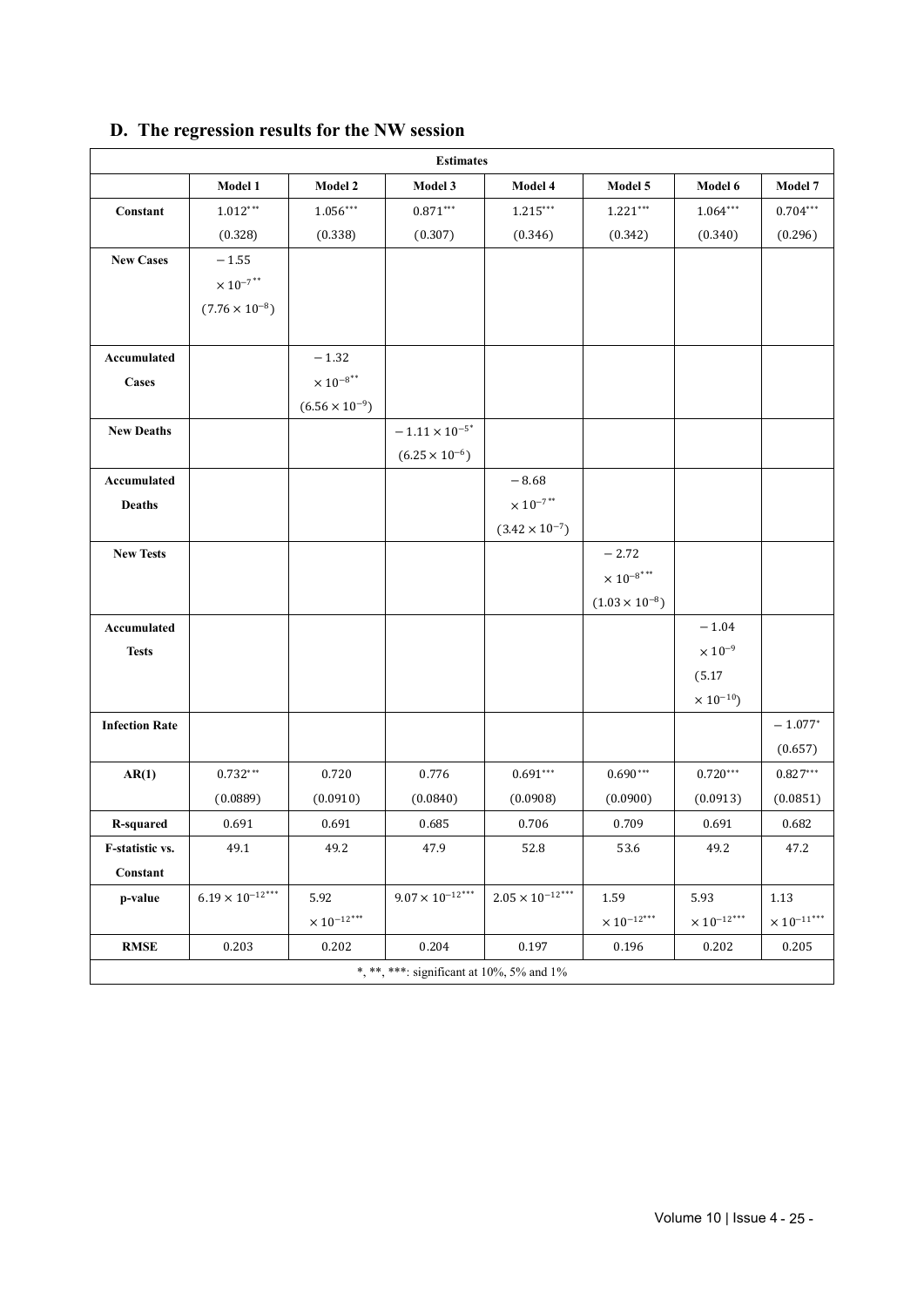|                       |                                 |                                    | <b>Estimates</b>                          |                             |                          |                         |                             |
|-----------------------|---------------------------------|------------------------------------|-------------------------------------------|-----------------------------|--------------------------|-------------------------|-----------------------------|
|                       | Model 1                         | Model 2                            | Model 3                                   | Model 4                     | Model 5                  | Model 6                 | Model 7                     |
| Constant              | $1.077***$                      | $1.163**$                          | $1.004**$                                 | $1.178**$                   | $1.150**$                | $1.120***$              | $0.836*$                    |
|                       | (0.431)                         | (0.464)                            | (0.447)                                   | (0.466)                     | (0.346)                  | (0.469)                 | (0.473)                     |
| <b>New Cases</b>      | $-$ 8.77 $\times$ $10^{-7}{}^*$ |                                    |                                           |                             |                          |                         |                             |
|                       | $(4.53 \times 10^{-7})$         |                                    |                                           |                             |                          |                         |                             |
|                       |                                 |                                    |                                           |                             |                          |                         |                             |
| Accumulated           |                                 | $-7.28\times10^{-8}$               |                                           |                             |                          |                         |                             |
| Cases                 |                                 | $(5.11 \times 10^{-8})$            |                                           |                             |                          |                         |                             |
| <b>New Deaths</b>     |                                 |                                    | $ 1.31\times10^{-5}$                      |                             |                          |                         |                             |
|                       |                                 |                                    | $(9.67 \times 10^{-6})$                   |                             |                          |                         |                             |
| Accumulated           |                                 |                                    |                                           | $-$ 1.45 $\times$ $10^{-6}$ |                          |                         |                             |
| <b>Deaths</b>         |                                 |                                    |                                           | $(1.01 \times 10^{-6})$     |                          |                         |                             |
| <b>New Tests</b>      |                                 |                                    |                                           |                             | $-4.81\times10^{-8}$     |                         |                             |
|                       |                                 |                                    |                                           |                             | $(3.17 \times 10^{-8})$  |                         |                             |
| Accumulated           |                                 |                                    |                                           |                             |                          | $-4.70 \times 10^{-9}$  |                             |
| <b>Tests</b>          |                                 |                                    |                                           |                             |                          | $(4.03 \times 10^{-9})$ |                             |
| <b>Infection Rate</b> |                                 |                                    |                                           |                             |                          |                         | $-1.040$                    |
|                       |                                 |                                    |                                           |                             |                          |                         | (1.012)                     |
| AR(1)                 | $0.749***$                      | 0.713                              | $0.756***$                                | 0.710                       | $0.719***$               | $0.718***$              | $0.820***$                  |
|                       | (0.115)                         | (0.121)                            | (0.120)                                   | (0.122)                     | (0.120)                  | (0.123)                 | (0.135)                     |
| R-squared             | 0.695                           | 0.671                              | 0.668                                     | 0.672                       | 0.675                    | 0.661                   | 0.656                       |
| F-statistic vs.       | 22.8                            | 20.4                               | 20.1                                      | 20.5                        | 20.8                     | 19.5                    | 19.1                        |
| Constant              |                                 |                                    |                                           |                             |                          |                         |                             |
| p-value               | $7.01 \times 10^{-6***}$        | $1.48\times10^{-5\, \ast\ast\ast}$ | $1.61\times10^{-5***}$                    | $1.45 \times 10^{-5***}$    | $1.31 \times 10^{-5***}$ | $2.02\times10^{-5***}$  | 2.33                        |
|                       |                                 |                                    |                                           |                             |                          |                         | $\times$ $10^{-5}$ $^{***}$ |
| <b>RMSE</b>           | 0.236                           | 0.245                              | 0.246                                     | 0.245                       | 0.243                    | 0.249                   | 0.25                        |
|                       |                                 |                                    | *, **, ***: significant at 10%, 5% and 1% |                             |                          |                         |                             |

## **E. The regression results for the NF session**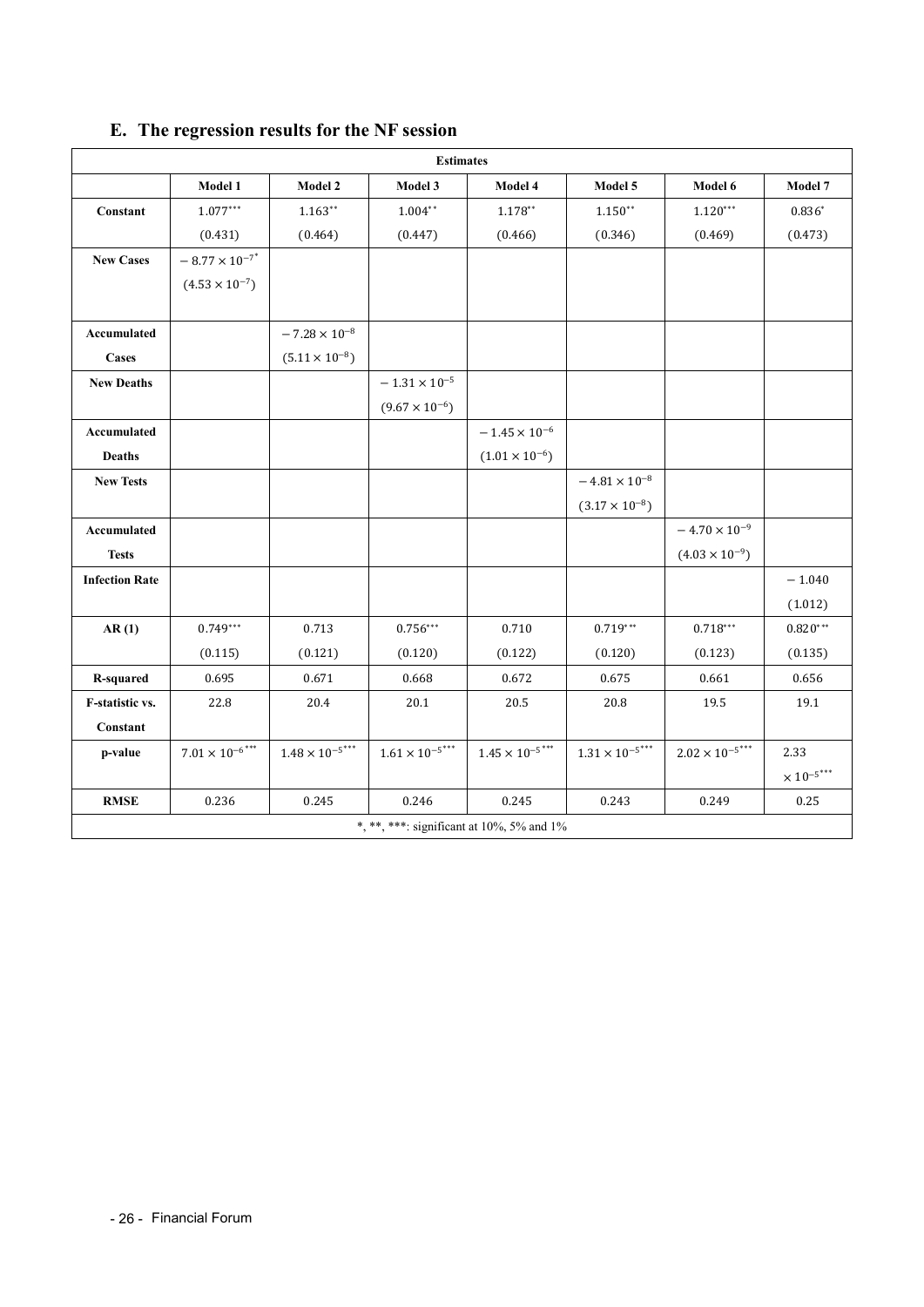|                        |                         |                         | <b>Estimates</b>                          |                         |                         |                          |             |
|------------------------|-------------------------|-------------------------|-------------------------------------------|-------------------------|-------------------------|--------------------------|-------------|
|                        | Model 1                 | Model 2                 | Model 3                                   | Model 4                 | Model 5                 | Model 6                  | Model 7     |
| Constant               | $2.057***$              | $1.826**$               | $2.030**$                                 | 1.769                   | $2.017***$              | 1.759                    | $2.194***$  |
|                        | (0.694)                 | (0.673)                 | (0.757)                                   | (0.686)                 | (0.701)                 | (0.667)                  | (0.700)     |
| <b>New Cases</b>       | $-9.95 \times 10^{-8}$  |                         |                                           |                         |                         |                          |             |
|                        | $(7.22 \times 10^{-8})$ |                         |                                           |                         |                         |                          |             |
|                        |                         |                         |                                           |                         |                         |                          |             |
| Accumulated            |                         | $-6.59 \times 10^{-9}$  |                                           |                         |                         |                          |             |
| <b>Cases</b>           |                         | $(7.28 \times 10^{-9})$ |                                           |                         |                         |                          |             |
| <b>New Deaths</b>      |                         |                         | $-$ 8.45 $\times$ $10^{-6}$               |                         |                         |                          |             |
|                        |                         |                         | $(8.51 \times 10^{-6})$                   |                         |                         |                          |             |
| Accumulated            |                         |                         |                                           | $-3.17\times10^{-7}$    |                         |                          |             |
| <b>Deaths</b>          |                         |                         |                                           | $(5.98 \times 10^{-7})$ |                         |                          |             |
| <b>New Tests</b>       |                         |                         |                                           |                         | $-1.94\times10^{-8}$    |                          |             |
|                        |                         |                         |                                           |                         | $(1.57 \times 10^{-8})$ |                          |             |
| Accumulated            |                         |                         |                                           |                         |                         | $-4.59\times10^{-10}$    |             |
| <b>Tests</b>           |                         |                         |                                           |                         |                         | $(6.37 \times 10^{-10})$ |             |
| <b>Infection Rate</b>  |                         |                         |                                           |                         |                         |                          | $-1.554*$   |
|                        |                         |                         |                                           |                         |                         |                          | (0.943)     |
| AR(1)                  | $0.405*$                | $0.471**$               | $0.414***$                                | 0.495                   | $0.437**$               | 0.490                    | 0.384*      |
|                        | (0.200)                 | (0.193)                 | (0.214)                                   | (0.192)                 | (0.195)                 | (0.192)                  | (0.196)     |
| <b>R-squared</b>       | 0.324                   | 0.291                   | 0.296                                     | 0.146                   | 0.313                   | 0.281                    | 0.347       |
| <b>F-statistic vs.</b> | 5.03                    | 4.3                     | 4.41                                      | 4.01                    | 4.78                    | 4.1                      | 5.59        |
| Constant               |                         |                         |                                           |                         |                         |                          |             |
| p-value                | $0.0164**$              | $0.0272**$              | $0.0251**$                                | $0.0336**$              | $0.0194**$              | $0.0315**$               | $0.0113***$ |
| $\mathbf{RMSE}$        | 0.141                   | 0.145                   | 0.144                                     | 0.146                   | 0.142                   | 0.146                    | 0.139       |
|                        |                         |                         | *, **, ***: significant at 10%, 5% and 1% |                         |                         |                          |             |

## **F. The regression results for the NL session**